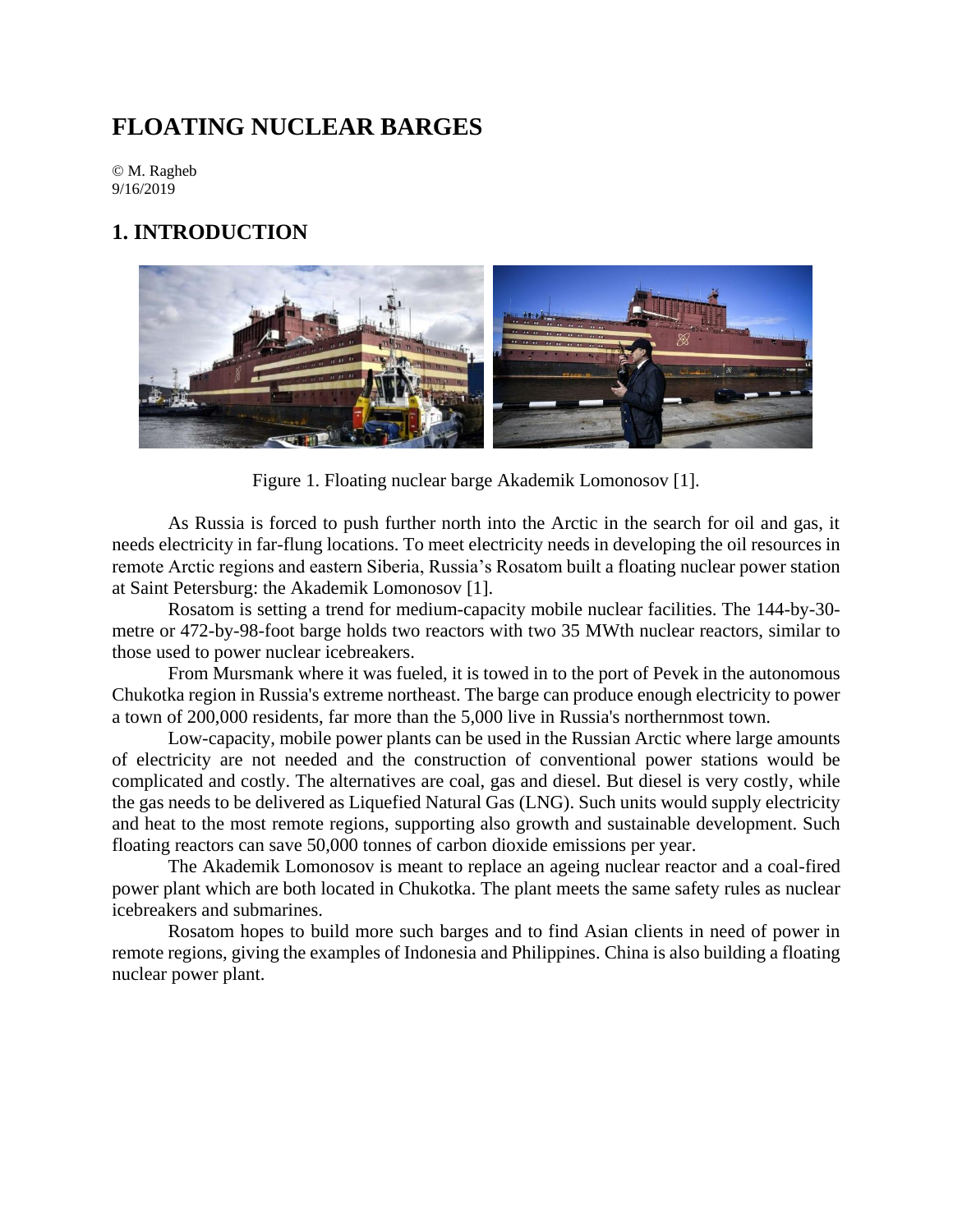

Figure 2. Floating nuclear barge Akademik Lomonosov control room.



Figure 3. Floating nuclear barge Akademik Lomonosov engine room.

### **DEPLOYMENT**

Russia launched a pioneering floating nuclear power station, which will sail 5,000km (3,000 miles) from the Arctic port of Murmansk to Chukotka in the far-east. The nuclear agency